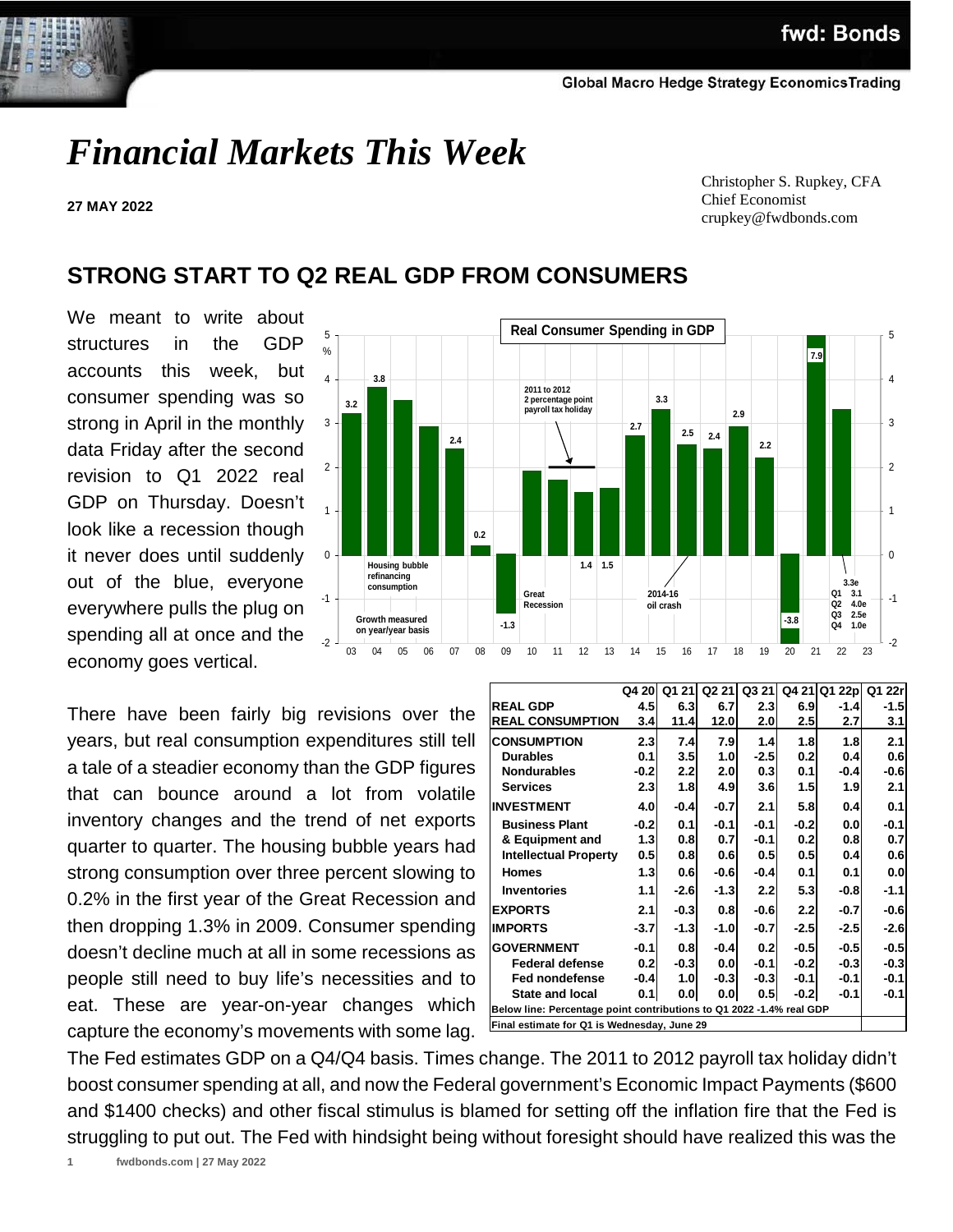## **fwd: Bonds**

fastest recession in history just two months long: the best economy in fifty years peak was February 2020 and the bottom hit in April 2020. Anyway, what has passed is past, real consumer spending in the first quarter was revised in Thursday's GDP report to 3.1% from 2.7%, and now April spending data with the personal income report on Friday looks like real consumer spending is 4.0% in Q2 2022. Not very recession-like we have to admit.

Back to spending on structures in the GDP accounts which have been a drag on real GDP growth for every quarter since the pandemic recession ended in Q2 2020 except for one. Business investment in structures in real dollars has fallen 22.8% from the end of 2019 before the pandemic. About the only thing going up was construction of warehouses. If

|                                                         | Q4 19 | Q1 22 | % Chg   |  |  |  |
|---------------------------------------------------------|-------|-------|---------|--|--|--|
| <b>Real Structures</b><br>(Sbillion)                    | 570.0 | 440.0 | $-22.8$ |  |  |  |
| Commercial and health care                              | 173.8 | 139.6 | $-19.7$ |  |  |  |
| Manufacturing                                           | 61.8  | 54.1  | $-12.5$ |  |  |  |
| Power and communication                                 | 126.8 | 88.4  | $-30.3$ |  |  |  |
| Mining exploration, shafts,                             | 110.4 | 94.4  | $-14.5$ |  |  |  |
| and wells                                               |       |       |         |  |  |  |
| Other structures *                                      | 101.4 | 70.7  | $-30.3$ |  |  |  |
| Religious, educational, vocational, lodging, railroads, |       |       |         |  |  |  |
| farm, and amusement and recreational structures, other  |       |       |         |  |  |  |

the country needs more energy, mining exploration, shafts, and wells investment is 14.5% lower today than in Q4 2019. It is actually weaker because it fell sharply already in Q4 2019 to \$110.4 billion from \$127.4 billion in Q3 2019 because crude oil stuck at \$60 instead of \$70 where it was before market

turbulence in stocks and the China U.S. trade war sent prices tumbling late in 2018.

Oil & gas investment has been a big driver of overall business capital investment and it recovered quickly from the 2007-09 recession. The 2014-16 oil crash that led to a manufacturing recession brought expenditures right back down to the bottom in nominal terms in the graph



here. The nominal peak was \$202.9 billion in Q4 2014 and the latest Q1 2022 data are \$103.4 billion. Time will tell if more investment comes with the rebound in oil prices following the Russian invasion of Ukraine.

To conclude, real GDP was revised down modestly to a decline of 1.5% in Q1 2022, but appears to be strengthening in the second quarter on the backs of the consumer. There are so many warnings by U.S. corporations of macroeconomic risks and deteriorating business conditions that even the decline in jobless claims to 210K this week from 218K the prior week does not provide much comfort about what lies ahead for the economy. The stock market jumped 6.6% this week, but don't take risk off the table as the odds of recession in coming months remain elevated.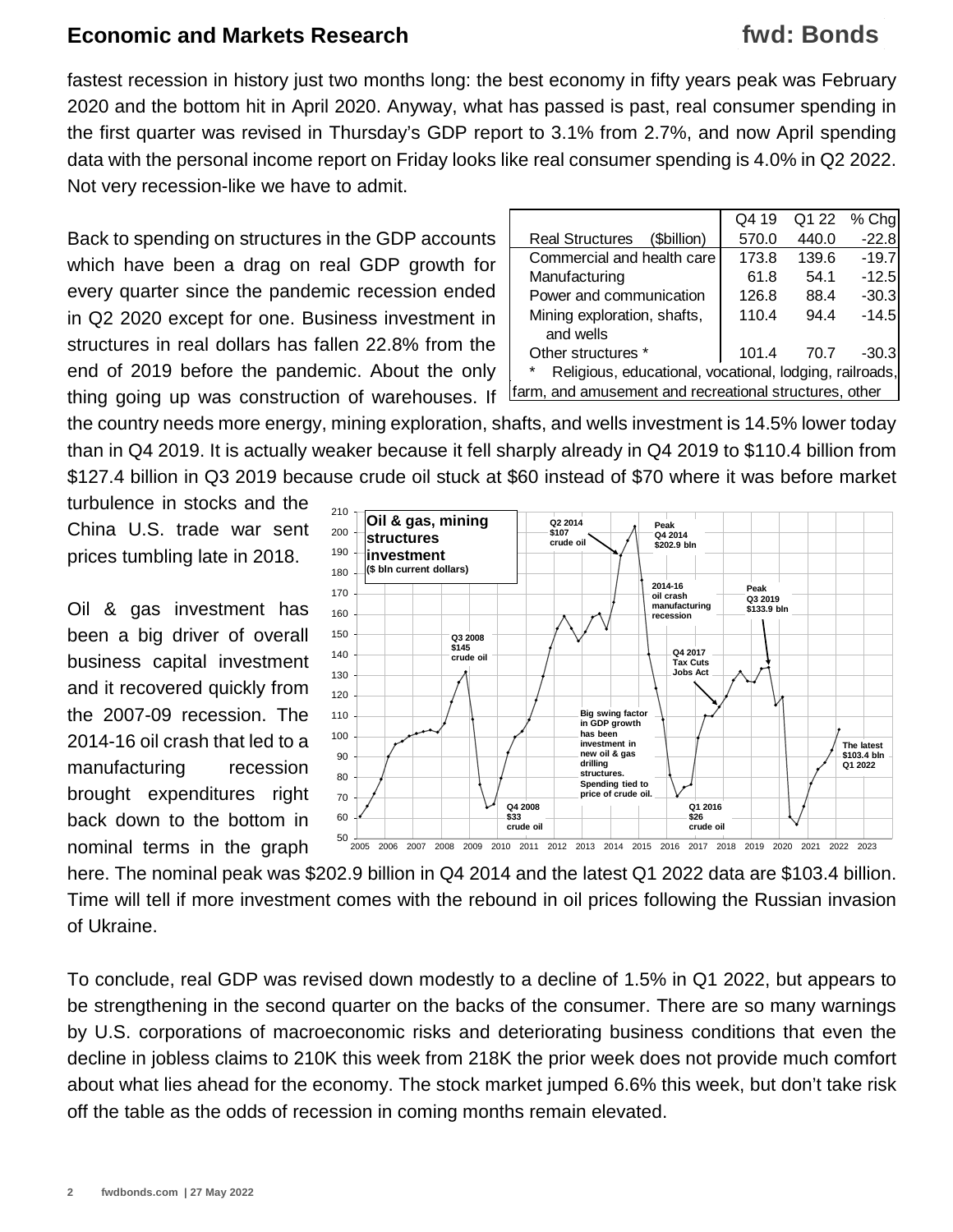## **fwd: Bonds**

## **INTEREST RATES**



First higher close for the week in eight weeks for the S&P 500, we checked and it's true; chart looks good although not many downtrend lines broke. Snap put out a letter and 8K Monday after the close talking about a macroeconomic deterioration in the outlook (they should be a macro strategist) since their April 21 earnings call. The stock fell 43.1% on Tuesday, but couldn't break the overall market and the Friday May 20 low held and the low close on May 19 held by the end of the day. Somehow stocks lifted after bouncing higher/lower on the Fed meeting minutes released Wednesday at 2pm ET. Don't ask, can't see much in the minutes to help stocks. Thursday had better earnings from Macy's, Dollar Tree, Dollar General and the rally kept going... for now. S&P 500-12.8% YTD.

## **Gold \$1,850.60, up 1.2% YTD**

Dollar up, gold down this month. The Euro fell as low as \$1.0351 on May 13 around the time gold fell to its \$1,785.00 low for the month. Dollar rally was on aggressive Fed communication on interest rates. Gold jumped \$25.30 on May 19: the world was ending with the S&P 500 down 18.2% for the year at the close. Gold has been moving up with the dollar's losses since mid-May. ECB chatter on rate hikes finalized with Lagarde blog May 23 saying negative rates would be gone by September 30.

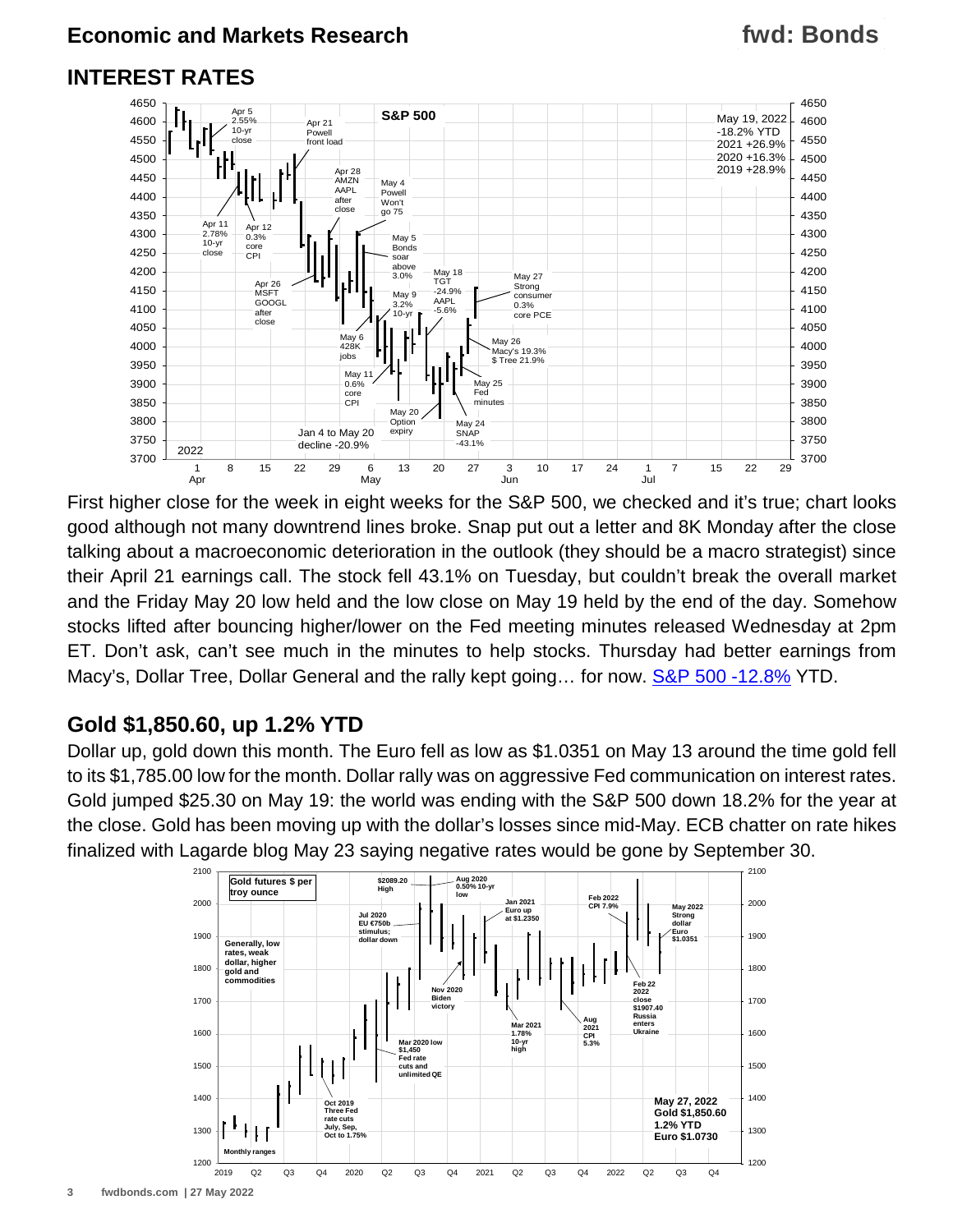#### **FEDERAL RESERVE POLICY**

The Fed meets on June 14-15, 2022 to consider its monetary policy. It would be a shock if they did not hike 50 bps on June 15, and another 50 bps on July 27 as well to put the Fed funds rate at 2.0% in August 2022.

The Fed meeting minutes from the May 3-4, 2022 meeting were released at 2pm ET Wednesday. We didn't learn too much more except we wonder if a pause is coming for their rate hikes once the Fed funds rate gets to neutral. If they front load rate hikes, maybe they finish the initial, re-righting of monetary policy job from stimulus to neutral earlier.

| <b>Selected Fed assets and liabilities</b>                |          |          |          |          |           |  |  |
|-----------------------------------------------------------|----------|----------|----------|----------|-----------|--|--|
| Fed H.4.1 statistical release                             |          |          |          |          | $2020**$  |  |  |
| billions, Wednesday data                                  | 25-May   | 18-May   | 11-May   | 4-Mav    | pre-Covid |  |  |
| <b>Factors adding reserves</b>                            |          |          |          |          |           |  |  |
| U.S. Treasury securities                                  | 5769.417 | 5768.021 | 5766.625 | 5765.229 | 2523.031  |  |  |
| Federal agency debt securities                            | 2.347    | 2.347    | 2.347    | 2.347    | 2.347     |  |  |
| Mortgage-backed securities (MBS)                          | 2707.446 | 2733.823 | 2715.021 | 2715.020 | 1371.846  |  |  |
| Repurchase agreements                                     | 0.000    | 0.000    | 0.000    | 0.001    | 242.375   |  |  |
| Primary credit (Discount Window)                          | 0.913    | 0.856    | 0.834    | 2.606    | 0.011     |  |  |
| Paycheck Protection Facility                              | 20.204   | 20.537   | 20.929   | 21.229   |           |  |  |
| Corporate Credit Facility (CCF)                           | 0.000    | 0.000    | 0.000    | 0.000    |           |  |  |
| Municipal Liquidity Facility                              | 5.535    | 6.661    | 6.660    | 6.659    |           |  |  |
| Main Street Lending Program                               | 26.665   | 28.438   | 28.651   | 28.640   |           |  |  |
| Term Asset-Backed Facility (TALF II)                      | 2.288    | 2.466    | 2.466    | 2.465    |           |  |  |
| Central bank liquidity swaps                              | 0.209    | 0.219    | 0.222    | 0.225    | 0.058     |  |  |
| Federal Reserve Assets                                    | 8963.8   | 8995.5   | 8991.6   | 8989.5   | 4360.0    |  |  |
| 3-month Libor % SOFR %                                    | 0.78     | 0.79     | 0.78     | 0.30     | 1.15      |  |  |
| <b>Factors draining reserves</b>                          |          |          |          |          |           |  |  |
| Currency in circulation                                   | 2275.926 | 2273.025 | 2273.743 | 2272.695 | 1818.957  |  |  |
| <b>Term Deposit Facility</b>                              | 0.000    | 0.000    | 0.000    | 0.000    | 0.000     |  |  |
| U.S. Treasury Account at Fed                              | 801.714  | 866.726  | 919.331  | 964.412  | 372.337   |  |  |
| Treasury credit facilities contribution                   | 17.940   | 21.258   | 21.258   | 21.258   |           |  |  |
| Reverse repurchases w/others                              | 1995.750 | 1973.373 | 1876.119 | 1815.656 | 1.325     |  |  |
| <b>Reserve Balances (Net Liquidity)</b>                   | 3315.018 | 3297.142 | 3295.680 | 3313.993 | 1779.990  |  |  |
| Treasuries within 15 days                                 | 74.558   | 82.052   | 125.895  | 131.150  | 21.427    |  |  |
| Treasuries 16 to 90 days                                  | 349.105  | 346.689  | 286.505  | 281.662  | 221.961   |  |  |
| Treasuries 91 days to 1 year                              | 774.087  | 768.924  | 802.274  | 801.777  | 378.403   |  |  |
| Treasuries over 1-yr to 5 years                           | 2117.024 | 2116.508 | 2123.737 | 2123.221 | 915.101   |  |  |
| Treasuries over 5-yrs to 10 years                         | 1028.423 | 1027.982 | 1018.099 | 1017.659 | 327.906   |  |  |
| Treasuries over 10-years                                  | 1426.220 | 1425.865 | 1410.114 | 1409.760 | 658.232   |  |  |
| **March 11, 2020 start of coronavirus lockdown of country |          |          |          |          |           |  |  |

They keep saying once policy gets back to normal, they will be in a good position to judge whether or not a restrictive monetary policy is needed to get the inflation genie back in the bottle. They might actually pause at 2.5% normal or they might just mention being in a good position to stop and observe the economy later this year in order to slow the runaway train on the market's thinking, fears really, about how tight monetary policy needs to be.

Still, we worry about the longer term future for interest rates. You would have to be born yesterday not to remember that the Fed funds rate peaked at 5.25% during the housing bubble economy of 2004- 2006. It would be strange for the Fed to stop raising rates once they reach neutral in the current environment with the worst inflation since the 1980s. Don't make us fish around for our old newsletters from back in the 80s, we don't want to



think about how high above 20% the Fed pushed interest rates. Might have been 25% or so with surcharges.

At the June 14-15 meeting, it isn't just how high they go, it is how high they forecast they might need to go. At the moment, Fed officials forecast a 2-7/8% Fed funds rate at the end of 2023 and that is going to go higher. They thought it might need to go to 3.5% when making forecasts in 2018 which is why 10 year Treasury yields went well above the final top in the Fed funds rate for the cycle of 2.5% in December 2018. Stay tuned. Core PCE inflation has slowed in rising 0.3% in each of the last three months and 0.3% is a 3.6% annual rate. That is still too high for those hit hardest by inflation in society, but we will learn what Fed officials think about it. Maybe it is a reason to pause for a time once getting the Fed funds rate to 2.5% neutral.

**4 fwdbonds.com | 27 May 2022**

## **fwd: Bonds**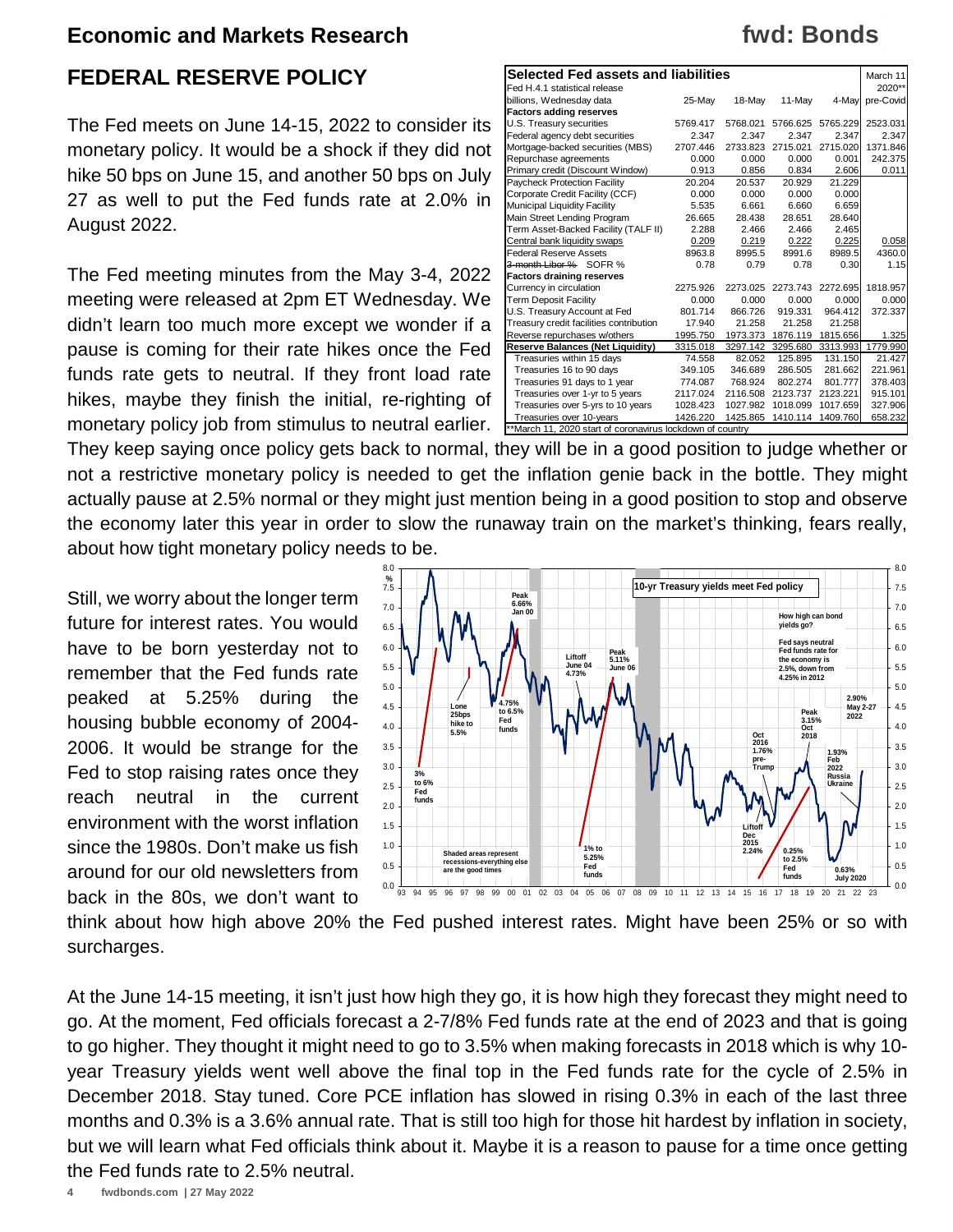## **fwd: Bonds**

#### **OTHER ECONOMIC NEWS**

#### **Recession comes for the housing market (Tuesday)**

Breaking economy news. New home sales fell ten times as much as forecast if forecasts matter anymore in a fast-changing economy that is near the tipping point. New home sales plummeted 16.6% to 591,000 at an annual rate in April to start the stock market's second quarter recession worries off with a bang. The data were revised back to January 2017 in this month's release, but this does not take away from that sinking feeling for new home sales. New home sales at the turn of the year have had a stunning reversal of fortune. From 839K in December and 831K in January, April's 591K new homes sold are 29.6% to 28.9% lower. Plummeting new home sales is what we see at the start of most economic recessions and it will be a miracle if the country can avoid another recession coming its way.

Net, net, the macroeconomic environment has deteriorated faster than we thought just a month ago with new home sales tumbling lower under the weight of higher financing costs and home valuations where even the cost of the gas home buyers put in the car to tour new homes is soaring. This could be the first recession to be caused by consumers pulling back their spending due to sticker shock on the prices of everything everywhere. America is getting too expensive to live here. Inflation in new home prices continues to advance to a record \$450,600 in April. Home prices move up every spring and this year, new home prices are 19.6% higher than a year ago. No wonder new home sales are down; they are unaffordable especially when the down payment you had saved in the stock market or in Bitcoin has melted away.

For new home sales the worst is likely still to come with 30-year mortgage rates finishing April at 5.10% on their way up to 5.25% in the latest week of May 19. Rising financing costs are likely to make new home sales fall even harder in the months to come as new home buyers are facing higher costs on everything they buy and will have little left



over to splurge on home prices that have surged during the pandemic. Recession today comes for the housing market. Tomorrow recession comes for everyone else. Get your affairs in order. This economy is going down. Bet on it.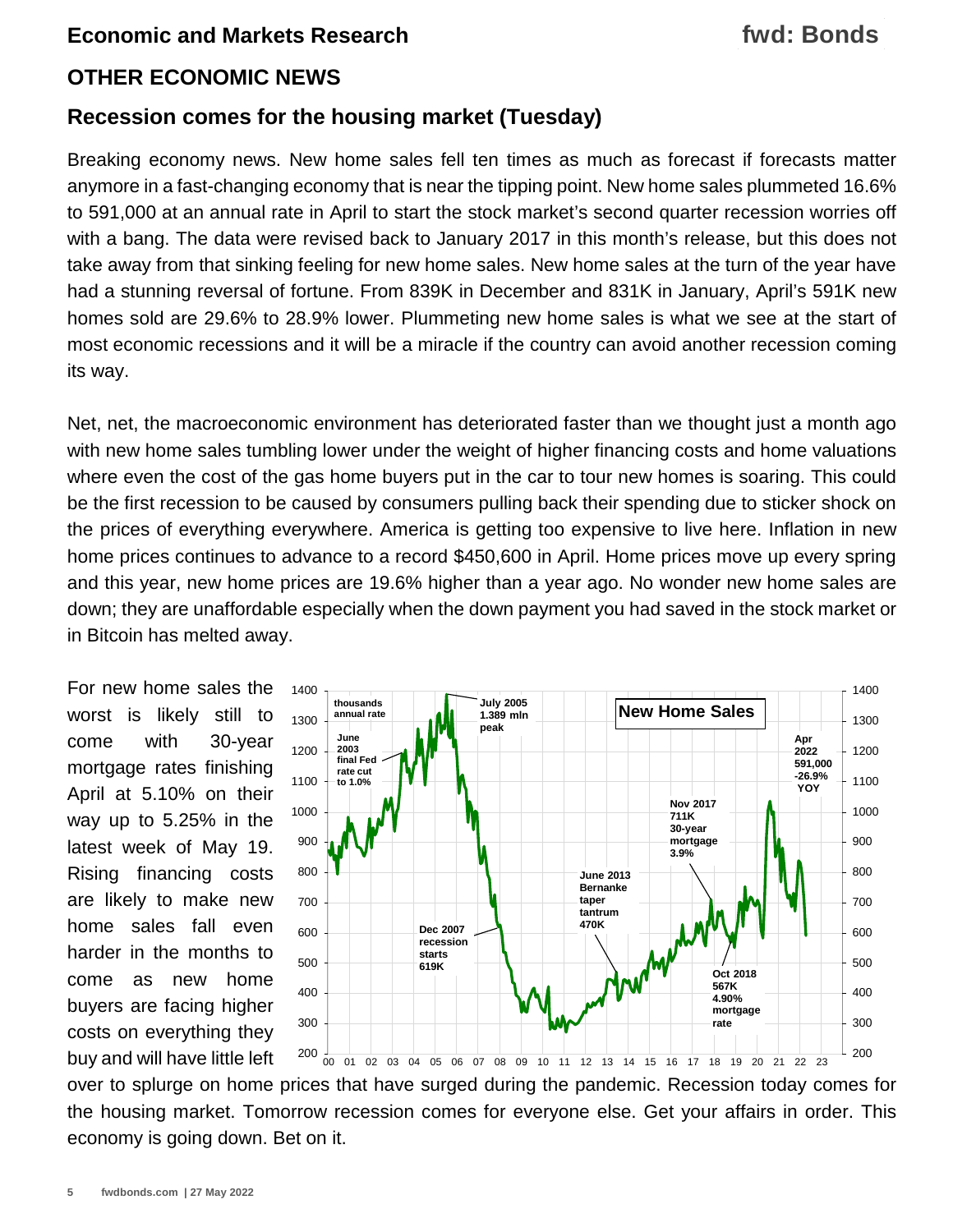## **fwd: Bonds**

## **Another month another all-time high for core capital goods orders (Tuesday)**

Breaking economy news. Durable goods orders for April. Core capital goods orders continue to set a new all-time record although there was a substantial benchmark revision that cut billions from the order count. Nondefense capital goods orders ex-aircraft coming into today were \$72.652 billion, a massive downward revision from \$81.113 billion which will hit the revisions to GDP growth over the last year at some point. Today's April data for nondefense capital goods orders rose 0.3% to \$73.070 billion after rising 1.1% in March. Businesses continue to make plans for a better tomorrow despite rocky financial markets and sharply higher long-term borrowing costs from rising corporate bond yields. There's uncertainty about the outlook, but perhaps the supply chain disruptions are resulting in precautionary just-in-case orders to make sure companies have the needed materials on hand.

Machinery orders jumped 1.0%, Computers and electronic products rose 0.1% somehow, despite big declines for Computers, and Communications equipment. Electrical equipment, appliances and components fell 0.1% after strong gains of 2.5% in March and 3.1% in February.

Net, net, business continues to order up record amounts of new capital equipment as they plan on meeting the demand for their goods and services in the months ahead. There is no revision to the macroeconomic outlook in April in these durable goods data, although the warnings of a slowdown in sales from some companies are occurring since late April, so there could be a change in the trend for new orders of capital goods ahead. There's plenty of uncertainty out there and clouds on the horizon, but companies continue to order up a better tomorrow for now. Stay tuned. Story developing.

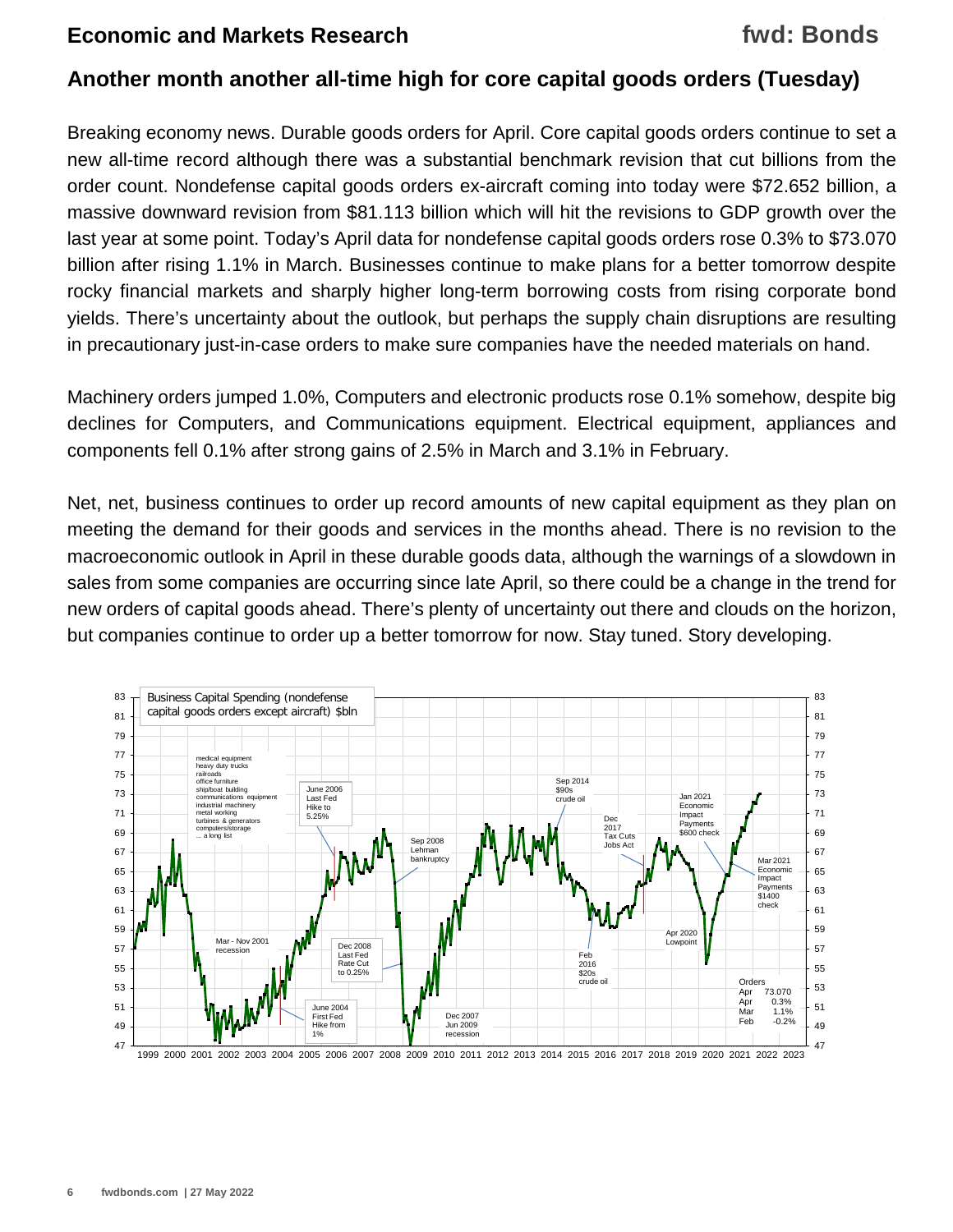## **fwd: Bonds**

#### **Stronger consumer, cooler inflation (Friday)**

Breaking economy news. The personal income report for April. They should rename this month's report the personal savings report. Those Economic Impact Payments from the Federal government's \$600 and \$1400 checks last January and March 2021 are long gone, so consumers have to rely on whatever savings they have to keep spending at a surprisingly rapid pace this month. Real consumer spending was revised upward to 3.1% in Q1 2022 from 2.7% in yesterday's second guesstimate of

real GDP, and now spending continues to be rapid in April. Real consumption was strong at 0.7% in April following on March's 0.5% increase. Looks like consumers raided their piggy banks with the savings rate falling, falling, falling from 5.9% in February, 5.0% in March, and 4.4% in April. The economy can always turn on a dime, but at this point in the economic cycle, consumers are still spending their hearts out, keeping the recessionary winds at bay.

The good news is that Inflation isn't as hot to the touch this month with headline PCE inflation falling to 6.3% yearyear from the 6.6% year-year peak in March. Don't get your hopes up on inflation as gasoline prices set a new 2022 high in May ahead of the start of summer's Memorial Day weekend. The economy isn't out of the woods yet from the inflation threat, but at least the wolf isn't howling at the door threatening to blow the house down.





Fed officials can't do anything about food and energy prices, so the focus is on core PCE inflation which has slowed if you call it that to 0.3% monthly increases now in February, March and April. A 0.3% monthly increase is a 3.7% annual rate, so at least we aren't talking scary numbers like 5 or 6 or 7 percent anymore. The year-on-year increase in core PCE inflation is 4.9% down from 5.2% in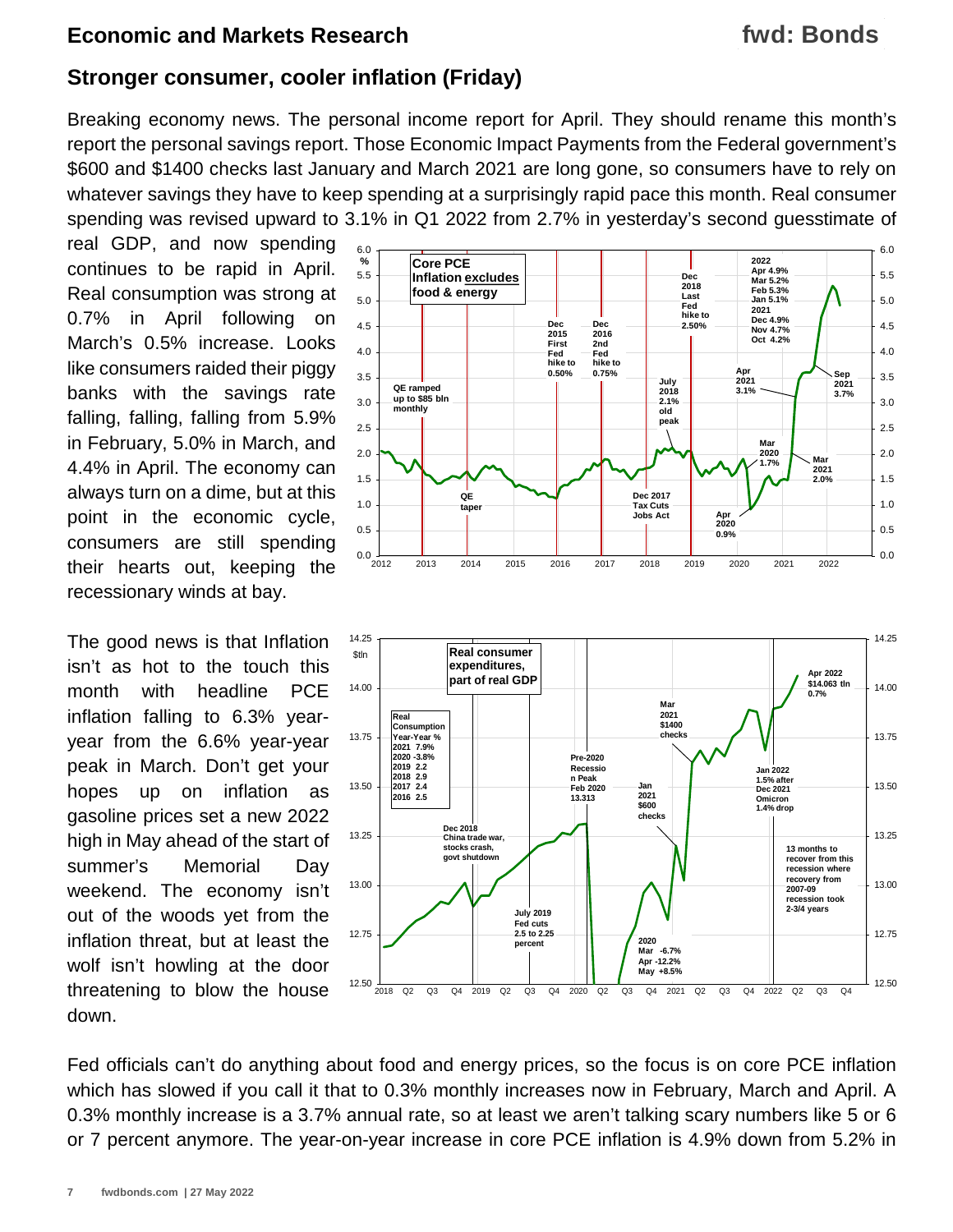March and 5.3% in February. We keep getting more inflation readings like this and Fed officials may indeed pause to look around a little once they get rates to 2.5% neutral.

Net, net, inflation won't fall back to normal overnight, but at least it is moving in the right direction providing some relief for Americans this Memorial Day. Consumer spending is strong at the start of the second quarter so it would be incredible to see a recession occur in the next few months. This is April data, and the reports from companies about a deterioration in the macroeconomic outlook have come starting in May, so more data is needed to assess the outlook later this year. Stay tuned.

The bottom line is inflation remains elevated and is still dangerous for the economic outlook where consumers will soon run out of money to spend to make the economy grow later this year if they haven't already. Not yet though as real consumer spending behind real GDP is running 4.1% in Q2 2022 with May and June data left to go which is a quicker pace than 3.1% in Q1 2022. Guess Fed officials were right to ignore the 1.5% drop in real GDP for the first quarter as the second quarter is miles away from recession at the moment.